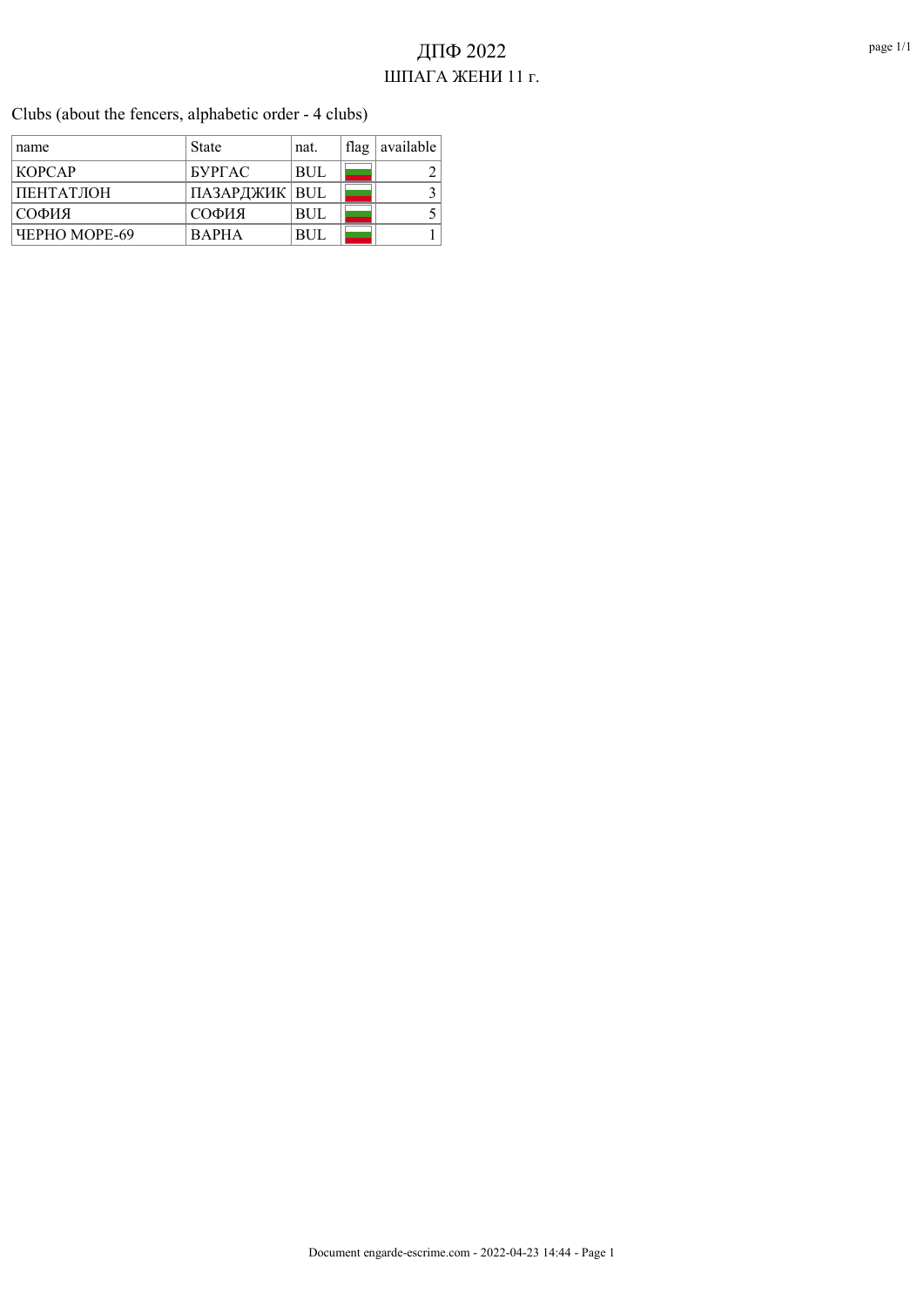Fencers (present, ordered by fencer number - 11 fencers)

| ran            |   | number   name and first name | club             | flag |
|----------------|---|------------------------------|------------------|------|
|                | 1 | НЕДКОВА Лилия                | СОФИЯ            |      |
| $\overline{2}$ | 2 | КУЗЕВА Виктория              | ПЕНТАТЛОН        |      |
| 3              | 3 | КУРТАКОВА Радостина          | <b>ПЕНТАТЛОН</b> |      |
| 4              | 4 | ПЕТРОВА Никол                | ПЕНТАТЛОН        |      |
| 5              |   | 5   КОТОВА Йоанна            | <b>KOPCAP</b>    |      |
| 6              | 7 | СУЧКОВА Лора                 | СОФИЯ            |      |
| 7              |   | 12 БИНЕВА Карина             | ЧЕРНО МОРЕ-      |      |
| 8              |   | ПАНДОВА Анна                 | СОФИЯ            |      |
| 8              |   | МИКОВА Доменика              | <b>KOPCAP</b>    |      |
| 8              |   | РАДЕВА Карина                | СОФИЯ            |      |
| 8              |   | ЧОЛАКОВА Филипа              | СОФИЯ            |      |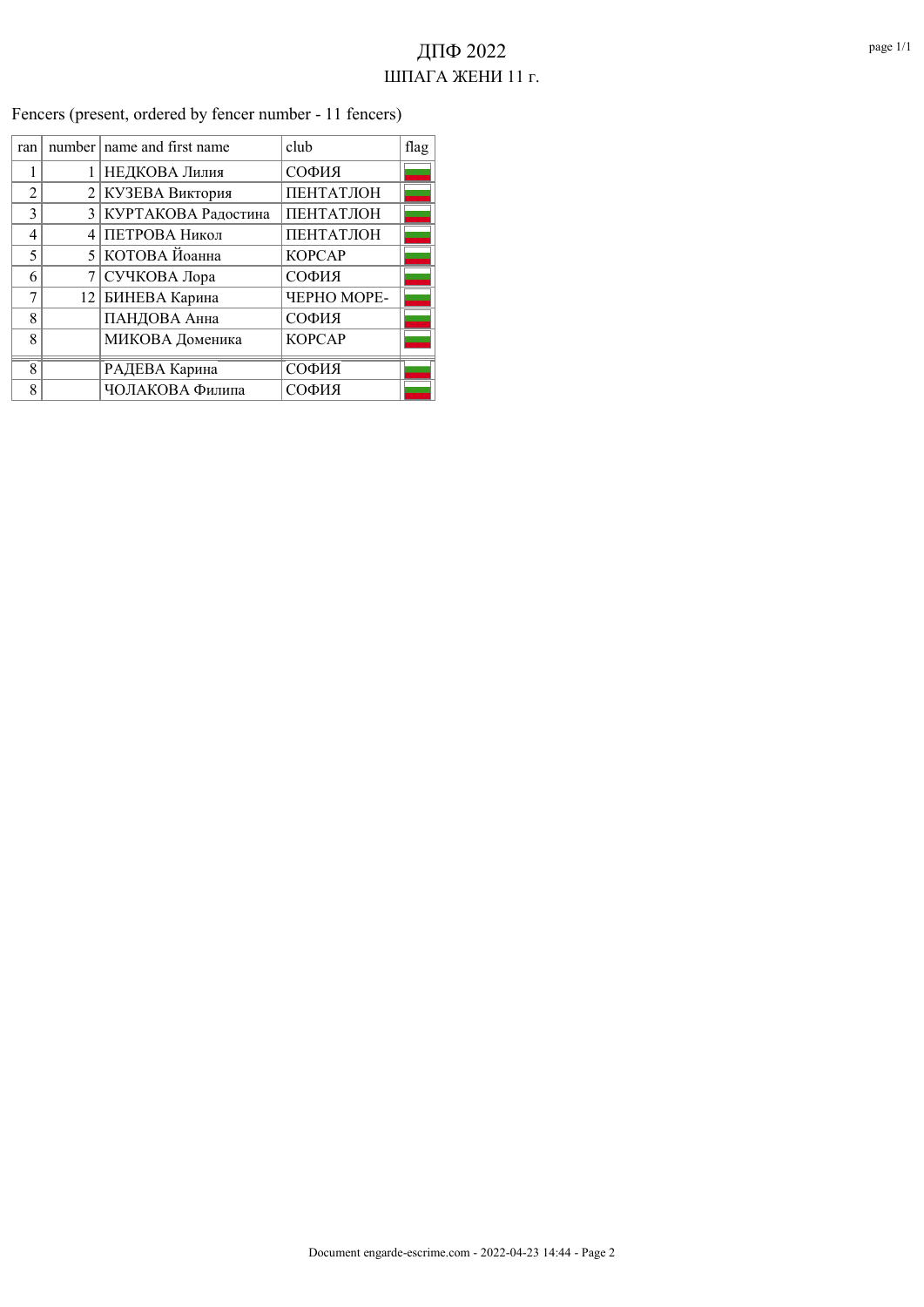Overall number of participants: 11 Number of participants among the 32 first fencers of the FIE ranking: 7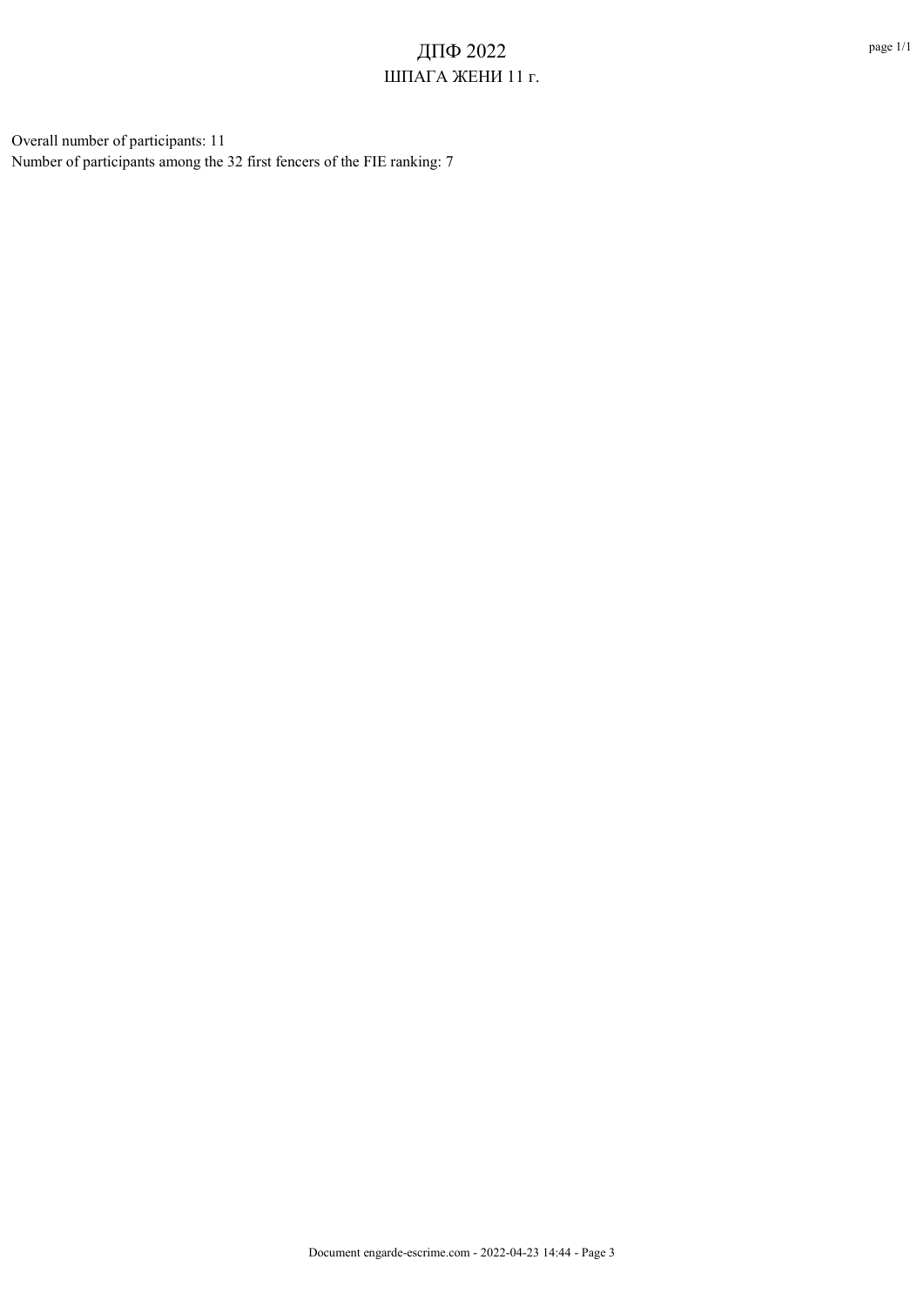### Formula of the competition

11 fencers

1 poules: round

11 fencers 2 poules (1 poule of 6, 1 poule of 5) Separation by : clubs 11 qualifiers

Direct elimination : 11 fencers

Direct tableau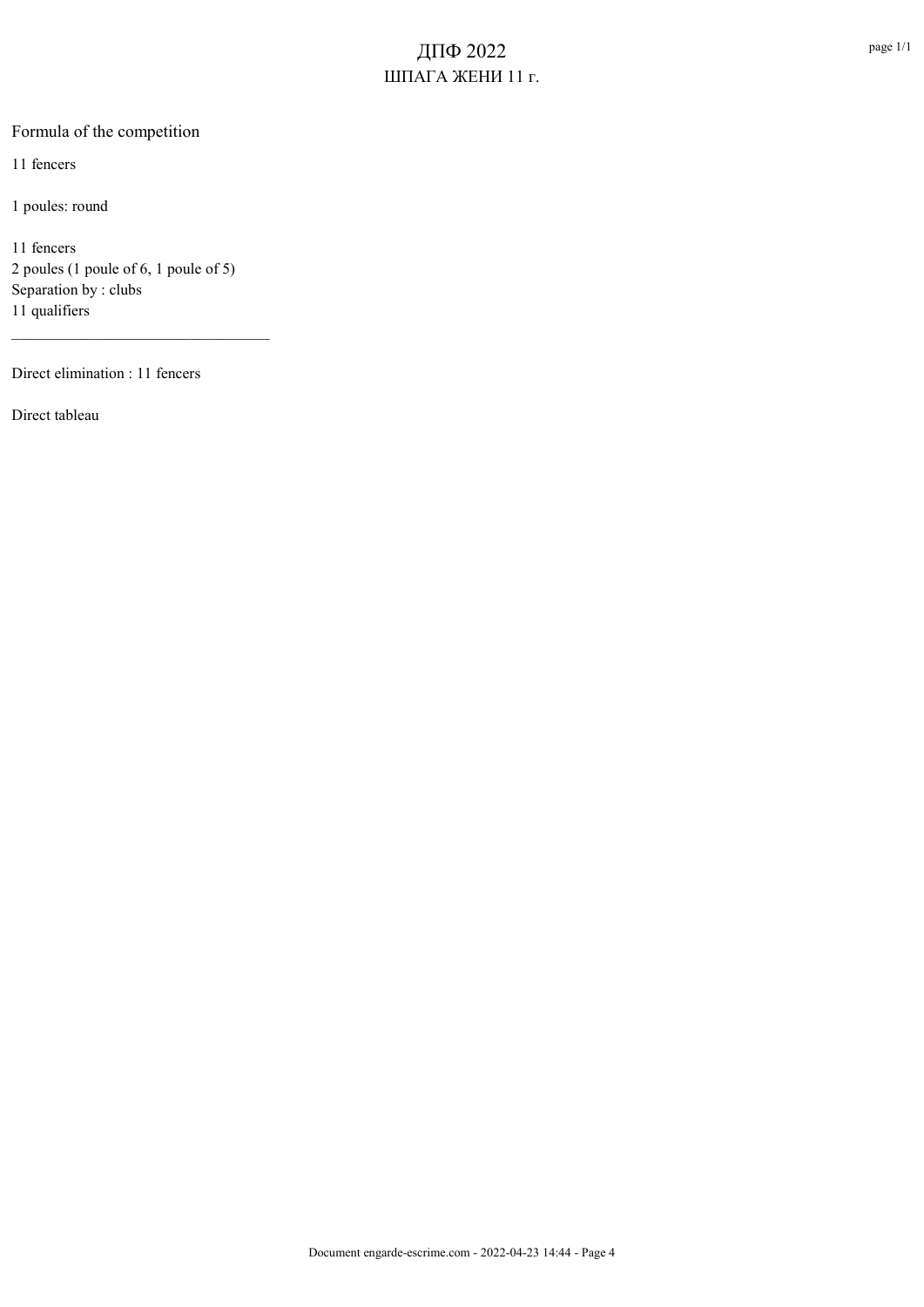#### Poules, round No 1

Poule No 1

|                   |                            |   |                |                    |          |                | V/M   | ind.          | <b>HS</b> rank |                |
|-------------------|----------------------------|---|----------------|--------------------|----------|----------------|-------|---------------|----------------|----------------|
| НЕДКОВА Лилия     | СОФИЯ                      |   | V              | V                  | 2        | 4              | 0.500 | $\theta$      | 16             | 3              |
| КУРТАКОВА Радости | ПЕНТАТЛОН                  | 3 |                | V                  | V        | V              | 0.750 | 5             | 18             |                |
| ПАНДОВА Анна      | СОФИЯ                      | 3 | $\overline{2}$ |                    | V        | 4              | 0.250 | -5            | 14             | .5             |
| КОТОВА Йоанна     | <b>KOPCAP</b>              | V | 2              | 4                  |          | 4              | 0.250 | $-2$          | 15             | $\overline{4}$ |
| РАДЕВА Карина     | СОФИЯ                      | V | 4              | $\overline{\rm v}$ | V        |                | 0.750 | $\mathcal{L}$ | 19             | $\mathfrak{D}$ |
|                   |                            |   |                |                    |          |                |       |               |                |                |
| Poule No 2        |                            |   |                |                    |          |                |       |               |                |                |
|                   |                            |   |                |                    |          |                | V/M   | ind.          | <b>HS</b> rank |                |
| ПЕТРОВА Никол     |                            |   |                |                    |          |                |       |               |                |                |
|                   | ПЕНТАТЛОН                  |   | 4              | 4                  | V<br>V   | V              | 0.600 | 5             | 23             | 3              |
| КУЗЕВА Виктория   | ПЕНТАТЛОН                  | V |                | V                  | V<br>V   | $\overline{2}$ | 0.800 | 6             | 22             | $\mathcal{L}$  |
| ЧОЛАКОВА Филипа   | СОФИЯ                      | V | 4              |                    | V<br>V   | V              | 0.800 | 8             | 24             |                |
| СУЧКОВА Лора      | СОФИЯ                      | 4 | 3              | 3                  | $\rm{V}$ | 4              | 0.200 | $-1$          | 19             | 5              |
| МИКОВА Доменика   | <b>KOPCAP</b>              |   | $\theta$       | $\theta$           |          | $\Omega$       | 0.000 | $-23$         | $\mathfrak{D}$ | 6              |
| БИНЕВА Карина     | <b><i>HEPHO MOPE-6</i></b> | 3 | V              | 3                  |          |                | 0.600 | 5             | 21             | $\overline{4}$ |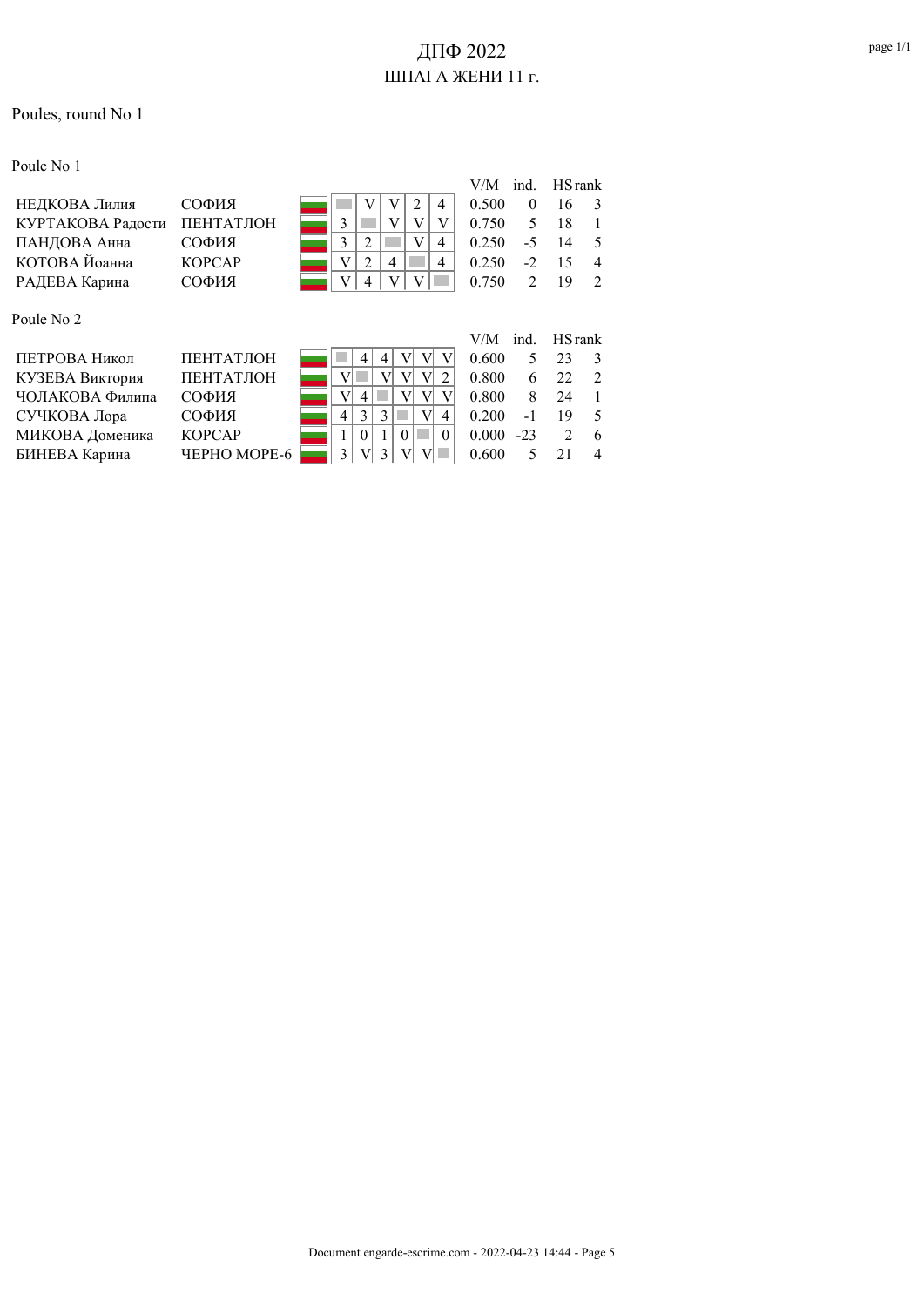| ran            | name and first name  | flag | club                | V/M   | ind.     | HS | group     |
|----------------|----------------------|------|---------------------|-------|----------|----|-----------|
|                | ЧОЛАКОВА Филипа      |      | СОФИЯ               | 0.800 | 8        | 24 | qualifier |
|                | 2 КУЗЕВА Виктория    |      | ПЕНТАТЛОН           | 0.800 | 6        | 22 | qualifier |
|                | 3 КУРТАКОВА Радостин |      | ПЕНТАТЛОН           | 0.750 | 5        | 18 | qualifier |
|                | 4 РАДЕВА Карина      |      | СОФИЯ               | 0.750 | 2        | 19 | qualifier |
| 5 <sup>1</sup> | ПЕТРОВА Никол        |      | <b>ПЕНТАТЛОН</b>    | 0.600 | 5        | 23 | qualifier |
| 61             | БИНЕВА Карина        |      | <b>ЧЕРНО МОРЕ-6</b> | 0.600 | 5        | 21 | qualifier |
|                | НЕДКОВА Лилия        |      | СОФИЯ               | 0.500 | $\theta$ | 16 | qualifier |
|                | 8 КОТОВА Йоанна      |      | <b>KOPCAP</b>       | 0.250 | $-2$     | 15 | qualifier |
| 9              | ПАНДОВА Анна         |      | СОФИЯ               | 0.250 | $-5$     | 14 | qualifier |
| 10 l           | СУЧКОВА Лора         |      | СОФИЯ               | 0.200 | $-1$     | 19 | qualifier |
| 11             | МИКОВА Доменика      |      | <b>KOPCAP</b>       | 0.000 | $-23$    | 2  | qualifier |

Ranking of poules, round No 1 (ordered by ranking - 11 fencers)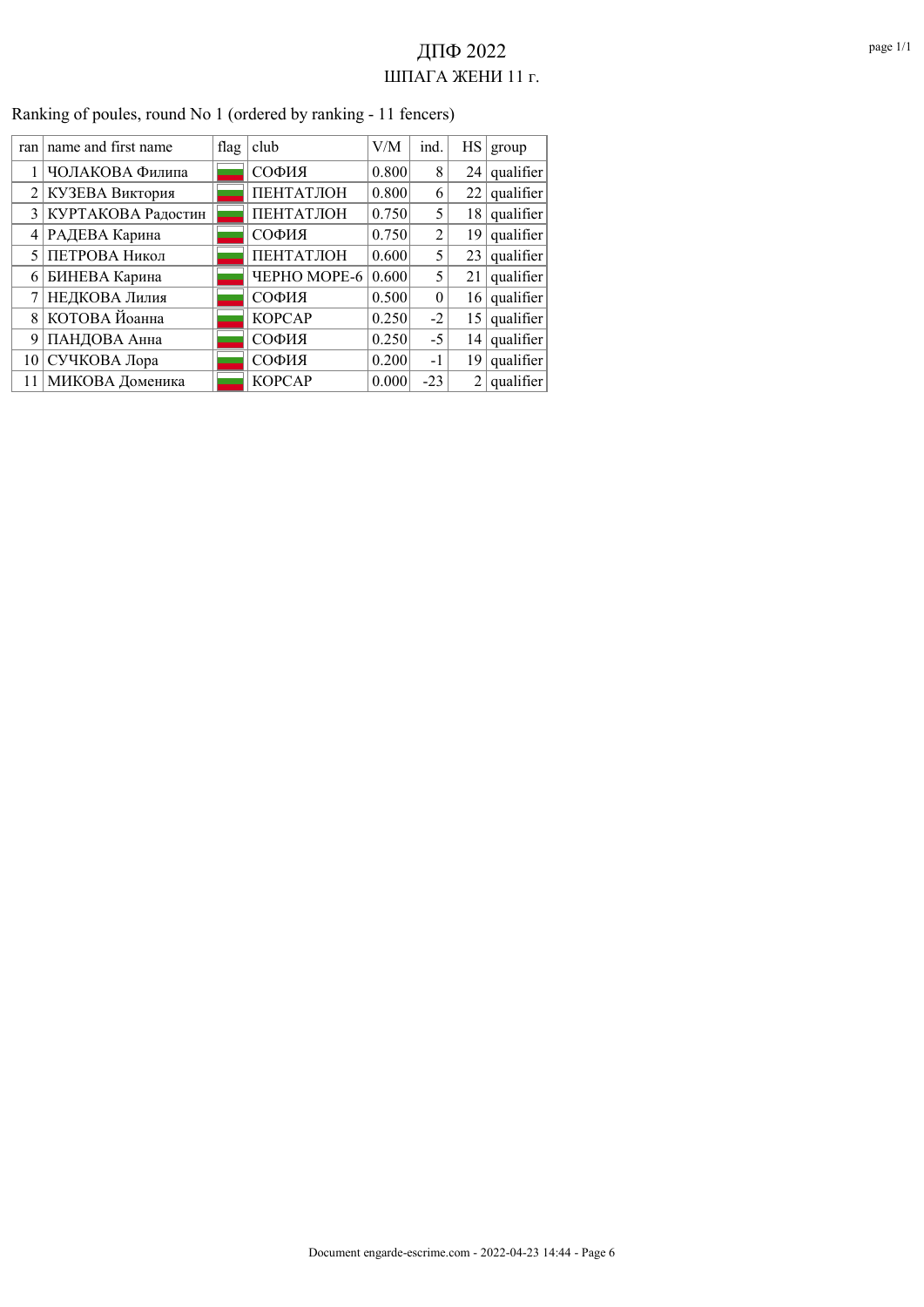| ran             | name and first name | flag | club          | V/M   | ind.           | HS  | group     |
|-----------------|---------------------|------|---------------|-------|----------------|-----|-----------|
|                 | ЧОЛАКОВА Филипа     |      | СОФИЯ         | 0.800 | 8              | 241 | qualifier |
| 2 <sup>1</sup>  | КУЗЕВА Виктория     |      | ПЕНТАТЛОН     | 0.800 | 6              | 22  | qualifier |
| $\frac{3}{3}$   | КУРТАКОВА Радостин  |      | ПЕНТАТЛОН     | 0.750 | 5              | 18  | qualifier |
| 4               | РАДЕВА Карина       |      | СОФИЯ         | 0.750 | $\overline{2}$ | 19  | qualifier |
| $\mathcal{F}$   | ПЕТРОВА Никол       |      | ПЕНТАТЛОН     | 0.600 | 5              | 23  | qualifier |
| 6               | БИНЕВА Карина       |      | ЧЕРНО МОРЕ-6  | 0.600 | 5              | 21  | qualifier |
|                 | НЕДКОВА Лилия       |      | СОФИЯ         | 0.500 | $\Omega$       | 16  | qualifier |
| 8 <sup>1</sup>  | КОТОВА Йоанна       |      | <b>KOPCAP</b> | 0.250 | $-2$           | 15  | qualifier |
| 9               | ПАНДОВА Анна        |      | СОФИЯ         | 0.250 | $-5$           | 14  | qualifier |
| 10 <sup>1</sup> | СУЧКОВА Лора        |      | СОФИЯ         | 0.200 | $-1$           | 19  | qualifier |
| 11              | МИКОВА Доменика     |      | <b>KOPCAP</b> | 0.000 | $-23$          | 2   | qualifier |

Ranking at the end of the poules (ordered by ranking - 11 fencers)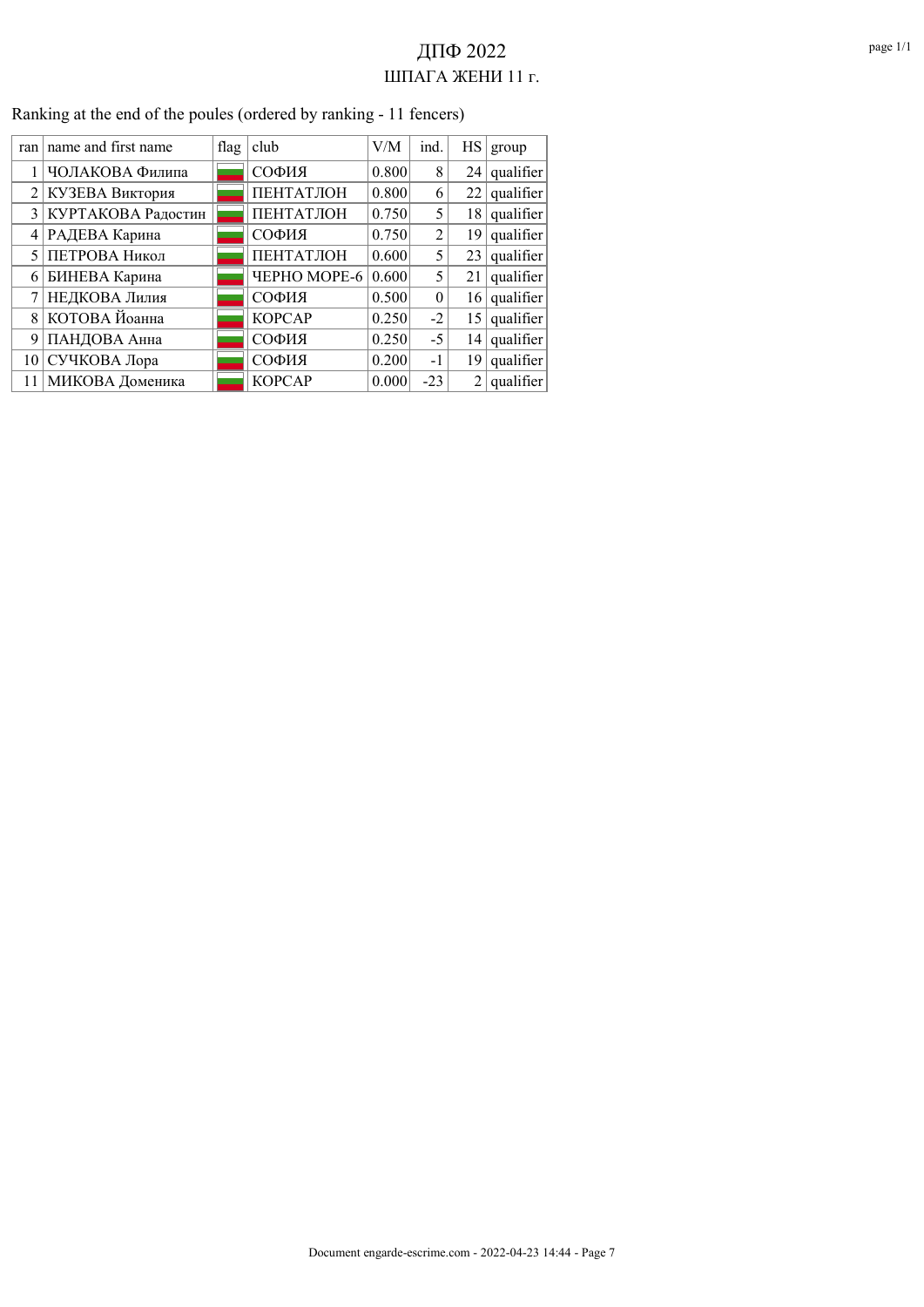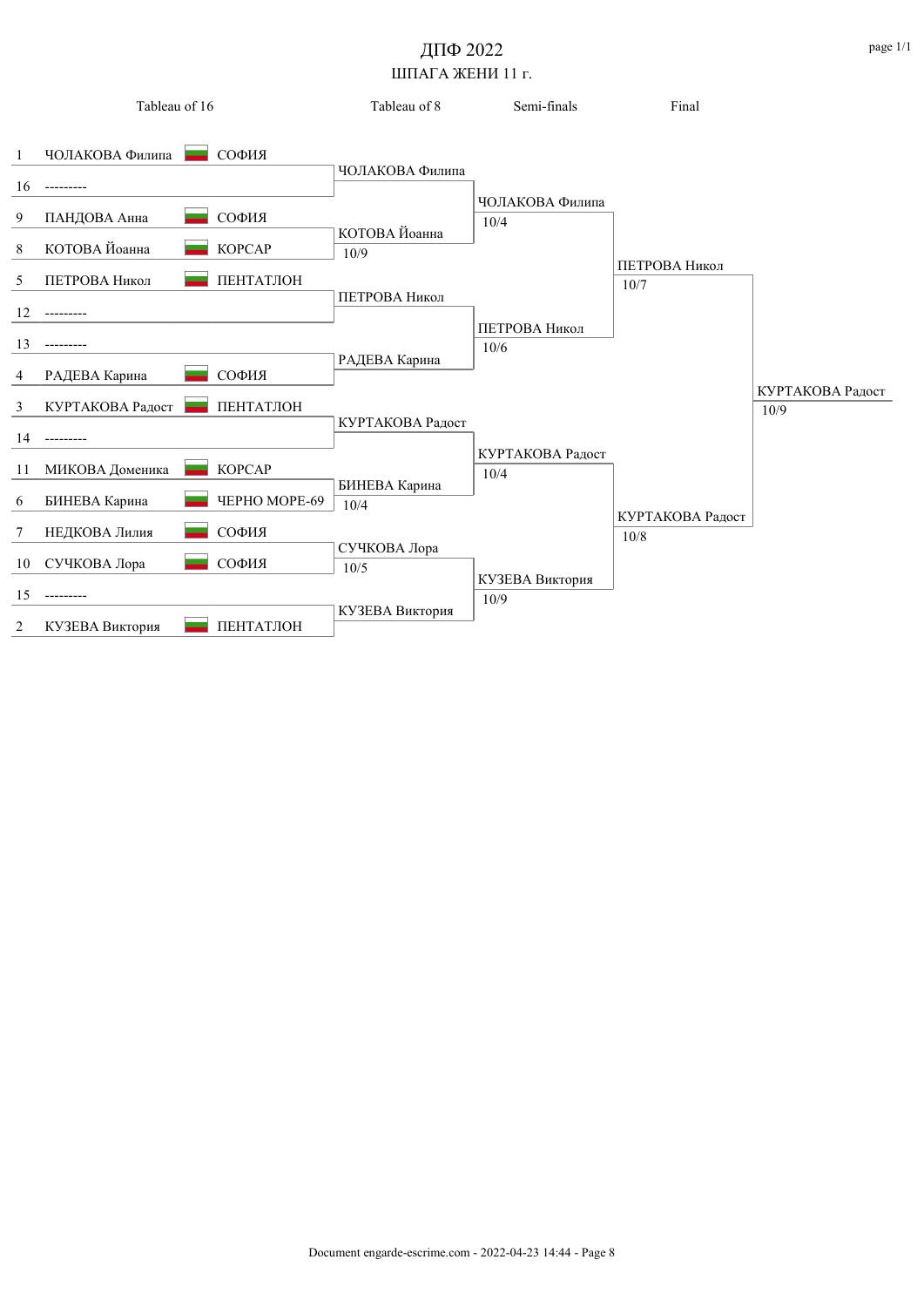